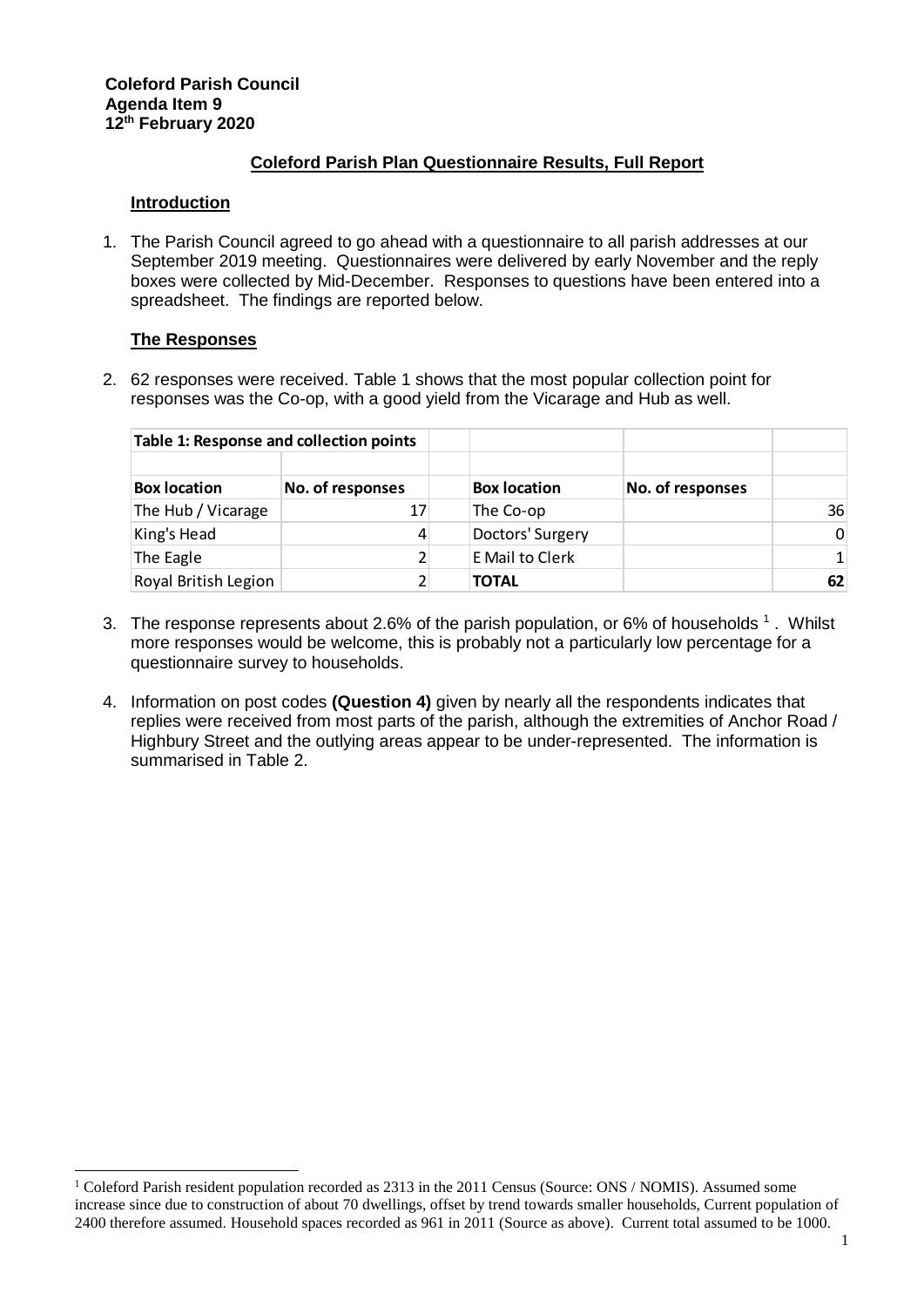|                        | Table 2: SUMMARY OF QUESTIONNAIRE RESPONSE BY COLEFORD POST CODES                                                                                                                                                                 |                               |
|------------------------|-----------------------------------------------------------------------------------------------------------------------------------------------------------------------------------------------------------------------------------|-------------------------------|
|                        |                                                                                                                                                                                                                                   |                               |
| Postcode (5<br>digits) | <b>Streets</b>                                                                                                                                                                                                                    | Number of<br><b>Responses</b> |
| <b>BA3 5B</b>          | Anchor Close                                                                                                                                                                                                                      | $\Omega$                      |
| <b>BA3 5F</b>          | Lipyeate                                                                                                                                                                                                                          | 1                             |
| <b>BA35G</b>           | Mill Lane / High St                                                                                                                                                                                                               | $\mathbf{1}$                  |
| <b>BA3 5H</b>          | Rope Walk                                                                                                                                                                                                                         | $\mathbf{1}$                  |
| <b>BA3 5L</b>          | The Green / Underhill / High St / Mill lane / The Grove / Springers Hill                                                                                                                                                          | 11                            |
| <b>BA3 5N</b>          | Church Street / The Barton / Hillside / Rock Terrace /                                                                                                                                                                            | 8                             |
|                        | Highbury Street / Harris Vale / Carey's Mead / The Castle / Church St                                                                                                                                                             | 10                            |
| <b>BA3 5P</b>          | Highbury Street / Anchor Road / Douglas Yates Court / Beacon View / Coal<br>Barton / Anchor Road / Fairfield / Farley Dell / Mendip Vale / Highfield /<br>Orchard Close / Preachers Vale / Lawrence Road / Lipyeate / Roman Way / | 23                            |
| <b>BA350</b>           | Common Lane                                                                                                                                                                                                                       | $\mathbf{1}$                  |
| <b>BA3 5R</b>          | Stockhill Court / Goodeaves Close / Stockhill / The Crescent / Highbury St                                                                                                                                                        | 1                             |
| <b>BA3 5T</b>          | Mendip View / Highbury Street                                                                                                                                                                                                     | $\Omega$                      |
| <b>BA3 5Y</b>          | Alfords Ridge                                                                                                                                                                                                                     | 3                             |
|                        | None given                                                                                                                                                                                                                        | $\mathcal{P}$                 |
| <b>TOTAL</b>           |                                                                                                                                                                                                                                   | 62                            |

## **Age Group of respondents (Question 8)**

5. Table 3 compares the age group information given by respondents<sup>2</sup> with the nearest equivalent for the census population in 2011. The comparison shows that the response from school age residents is particularly low and that from retired adults is particularly high.

| Table 3: Age Group of Respondents |            |       |                      |
|-----------------------------------|------------|-------|----------------------|
|                                   | School Age | Adult | <b>Retired Adult</b> |
| Questionnaire Response            | .5%        | .50%  | 45%                  |
| Census 2011 results               | 18%        | 63%   | 19%                  |

## **Should there be a New Parish Plan? (Question 1)**

l

6. Table 4 shows that 51 responses out of 62 were in favour of a new plan. The Table also gives a summary of reasons. Many of these relate to accommodating change and making improvements, with some seeing the plan as a protection against unwanted pressures.

<sup>&</sup>lt;sup>2</sup> Nearly 40% of respondents did not give this information. The comparison with Census age groups is not exact.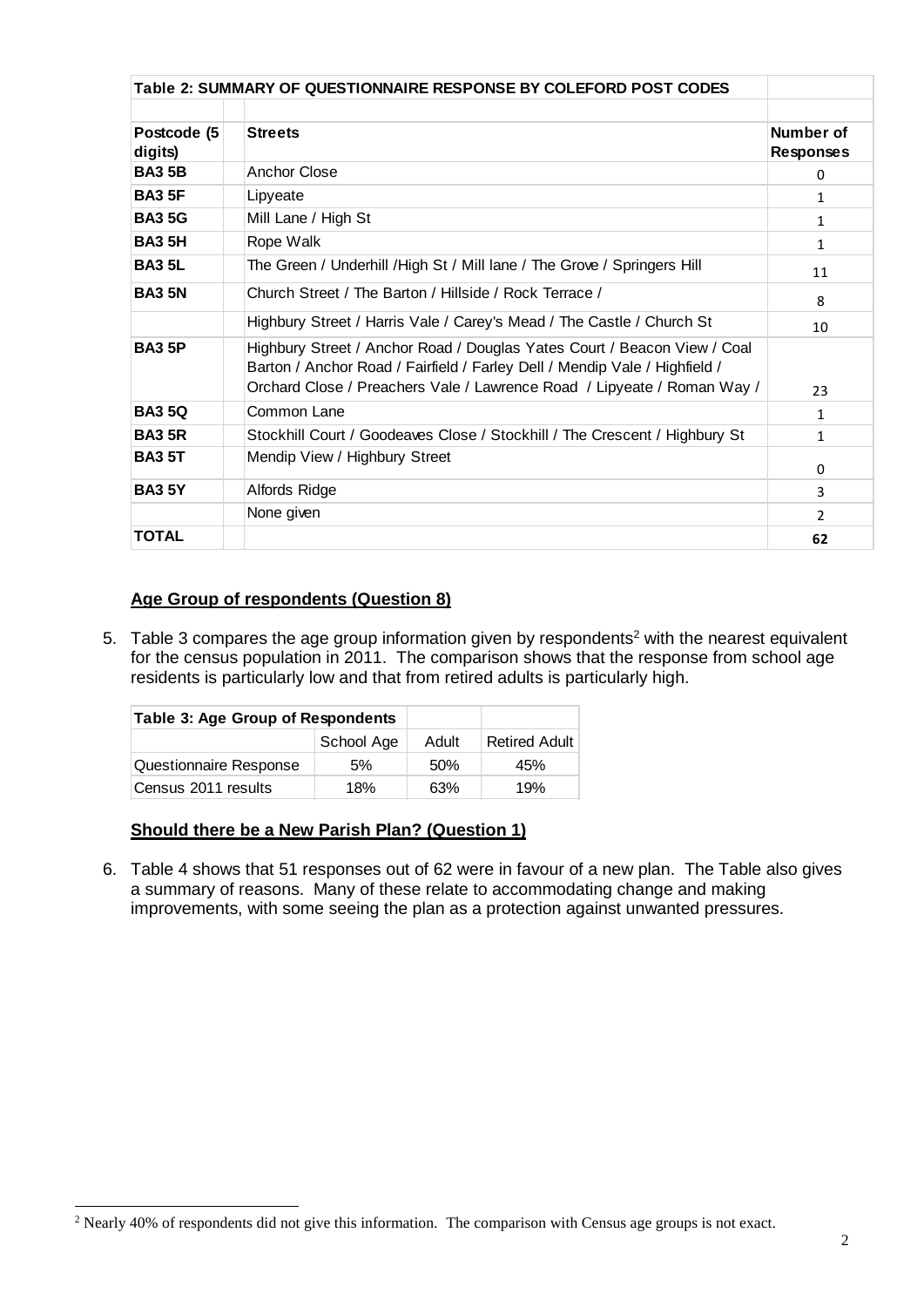| Table 4: Response on the Need for a New Plan |  |  |                        |                                               |  |  |                                                           |  |
|----------------------------------------------|--|--|------------------------|-----------------------------------------------|--|--|-----------------------------------------------------------|--|
|                                              |  |  |                        |                                               |  |  |                                                           |  |
| 20 To meet changes                           |  |  |                        |                                               |  |  | 1 To protect the environment / and improve Infrastructure |  |
| 4 To meet changes / protect the village      |  |  |                        | 2 To help guide the Parish Council            |  |  |                                                           |  |
| 7 To focus on priorities                     |  |  |                        | 2 To identify a shared vision                 |  |  |                                                           |  |
| 5 To achieve improvements                    |  |  |                        | 2 To make improvements / protect village      |  |  |                                                           |  |
| 2 To strengthen community Influence          |  |  |                        | 1 To review the current plan                  |  |  |                                                           |  |
| 1 To promote sustainability                  |  |  | 1 To deal with traffic |                                               |  |  |                                                           |  |
| 1 To tidy up the village                     |  |  |                        | 1 To control housebuilding                    |  |  |                                                           |  |
| 1 To protect the environment                 |  |  |                        | 11 Against new plan / no response / uncertain |  |  |                                                           |  |
|                                              |  |  |                        | 62 TOTAL                                      |  |  |                                                           |  |

## **Willingness to Help Produce a New Plan (Question 2 and Question 3)**

7. 17 respondents were interested in helping to produce a new plan. Various types of help were offered, including a number willing to do research, or surveys and write material. Other offers included photography and drawings / paintings. 9 respondents were willing to help analyse the questionnaire responses.

## **What Do People Like and Dislike Most About Living in Coleford (Questions 5 and 6)**

8. People identified 167 "likes" spread across some 31 topics. The "likes" which were mentioned most are shown in Table 5. The main "likes" can be summarised as the range of facilities available in Coleford, the lively village community and the value placed upon local countryside.

| Table 5: What People Like Most about Living in Coleford                                        |                  |  |
|------------------------------------------------------------------------------------------------|------------------|--|
| <b>Likes</b>                                                                                   | <b>Responses</b> |  |
| Doctors                                                                                        | 10               |  |
| The Co-op                                                                                      |                  |  |
| Other Local Facilities and Services                                                            | 24               |  |
| People and Community (including<br>village atmosphere and local<br>activities)                 | 54               |  |
| Countryside (including wildlife,<br>footpaths, landscape, history,<br>quietness and clean air) | 61               |  |

9. People identified 157 "dislikes" spread across some 55 topics. The "dislikes" which were mentioned most are shown in Table 6. The main "dislikes" can be summarised as traffic, traffic speed, parking and roads, dog fouling and litter, the lack of a daily Post Office and the lack of a wide range of other facilities.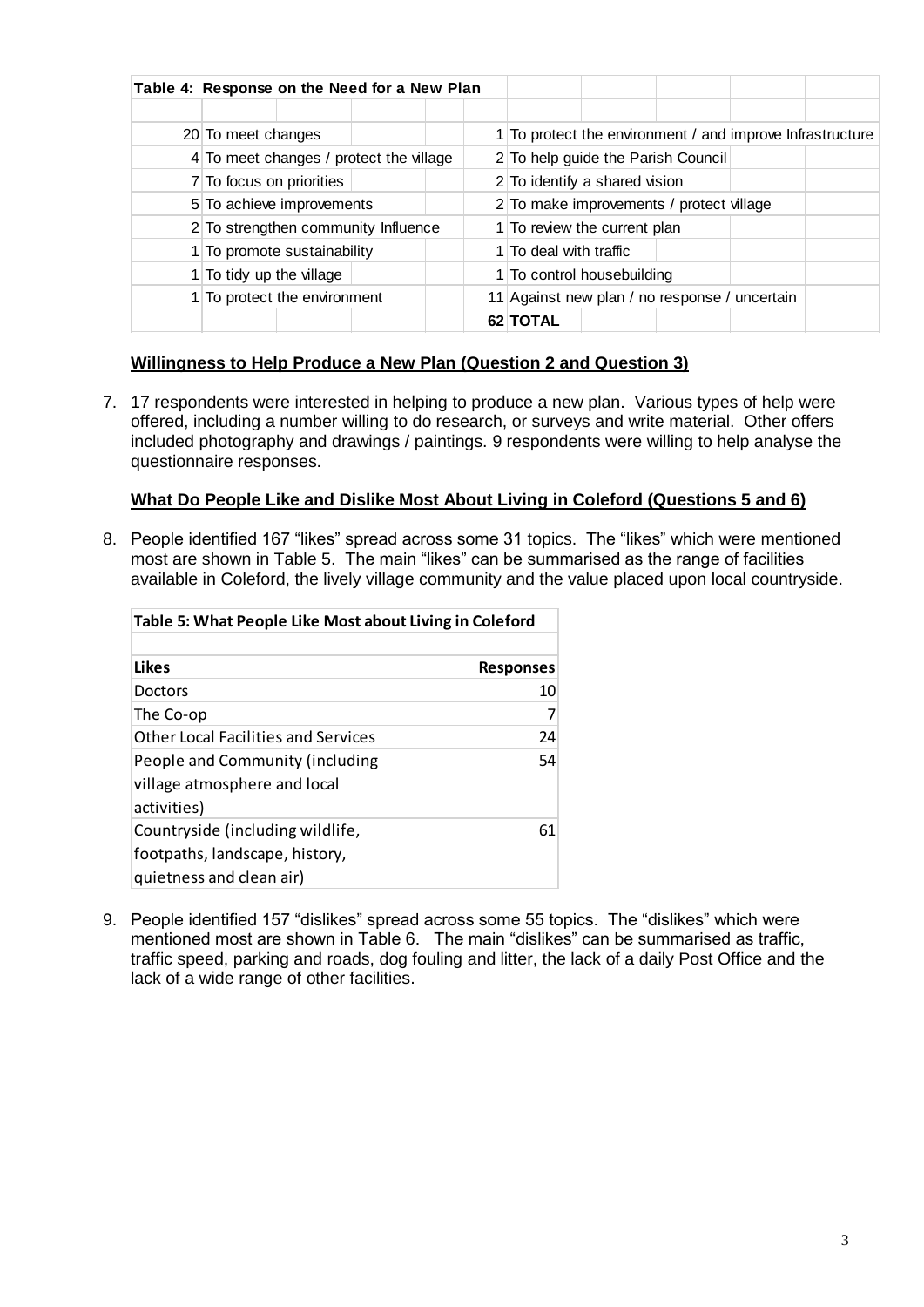| Table 6: What People Like Least about Living in Coleford |                  |  |
|----------------------------------------------------------|------------------|--|
|                                                          |                  |  |
| <b>Dislikes</b>                                          | <b>Responses</b> |  |
| Parking problems, mainly at the                          | 18               |  |
| Anchor Road, Highbury St, Church St<br>Junnction         |                  |  |
| Poor Bus Service                                         | 23               |  |
| Poor Roads, especially Charmborough                      | 13               |  |
| Lane and lack of pavements                               |                  |  |
| Traffic, Lorries and Traffic Speed                       | 13               |  |
| Dog Fouling, litter, flytipping, dirty                   | 22               |  |
| pavments and roads                                       |                  |  |
| Appearance of parts of the village,                      | 6                |  |
| including unsightly buildings                            |                  |  |
| Lack of a daily Post Office                              | 15               |  |
| Other facilities and services                            | 28               |  |
| (including police, shops café /                          |                  |  |
| takeaway)                                                |                  |  |

# **Most Important Topics for A New Parish Plan (Question 7)**

10. Residents were asked to name their 5 most important topics for a new plan. Between them they identified some 217 suggestions, falling into an estimated 80 categories, so there is a lot of detail available. Table 5 summarises the responses. Detail is lost by summarising in this way, but we do see a picture of the main groupings, covering 193 out of the 217 suggestions. The Table shows a concentration of interest in parking, highways and traffic, and public / more sustainable transport. Other major groupings are housing / sustainable development, the rural environment and a wide range of comments on village services.

|                               | Table 7: Most Important Topics for a New Parish Plan |                                             |
|-------------------------------|------------------------------------------------------|---------------------------------------------|
| <b>Responses</b><br>(grouped) | <b>Topics (Grouped)</b>                              | <b>Number Willing to</b><br>Help (by Group) |
| 16                            | parking                                              | 2                                           |
| 50                            | highways, traffic, road safety, speed                | 9                                           |
| 23                            | public / more sustainable transport                  | 4                                           |
| 8                             | crime and disorder                                   | 3                                           |
| 17                            | housing, sustainable development and social housing  | 4                                           |
| 19                            | rural environment                                    | 13                                          |
| 8                             | village built quality                                | 4                                           |
| 11                            | village environment                                  | $\overline{2}$                              |
| 29                            | village facilities and services                      | 8                                           |
| 12                            | communications                                       | 2                                           |
| 193                           | Total in above groups                                |                                             |

11. The Table also shows the number of offers of help to work on these grouped topics

## **Can We Summarise and Identify Main Concerns?**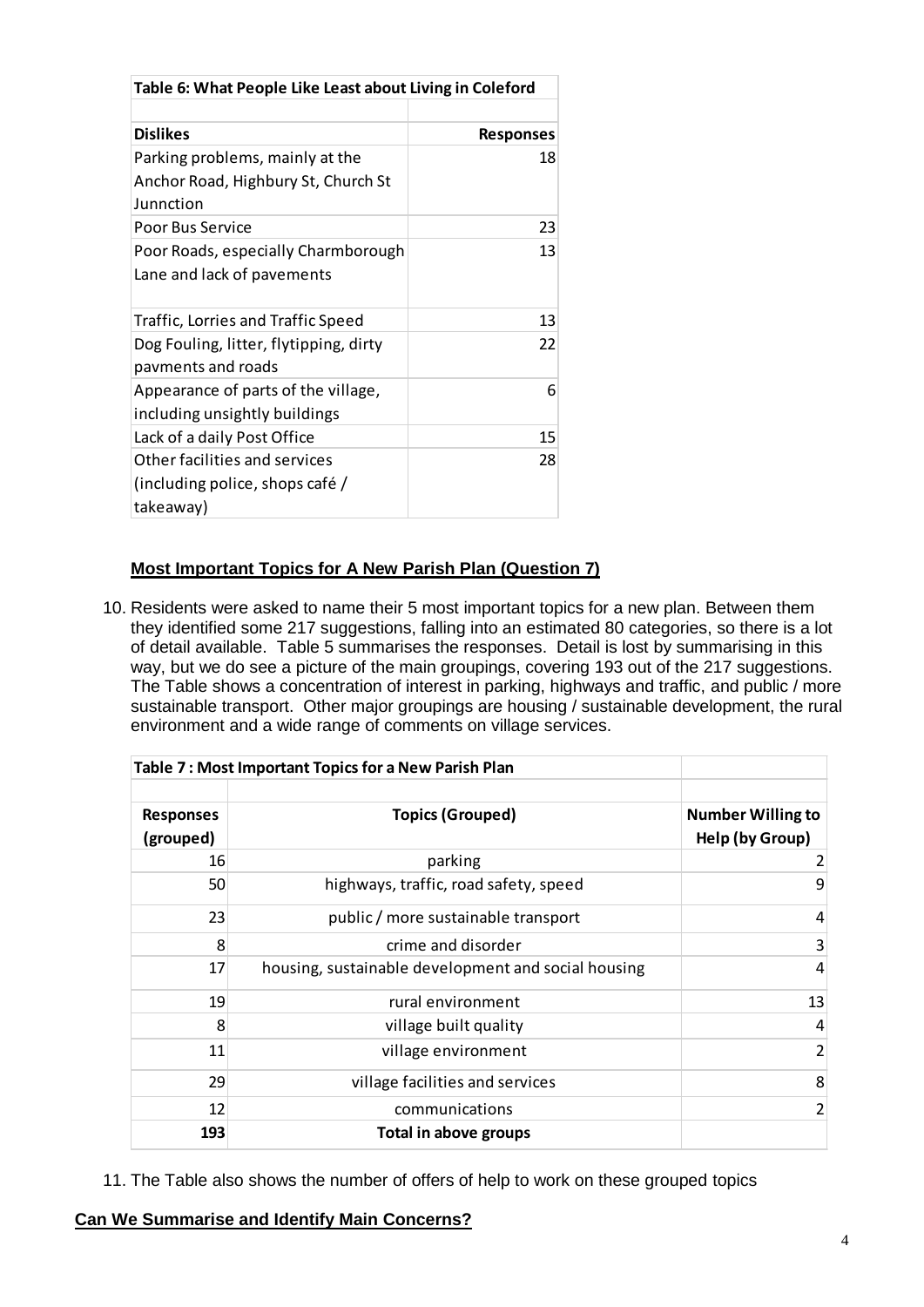12. The results shown in Tables 5, 6 and 7 show some overlaps. Table 8 combines the "scores" for various topics.

| <b>Table 8: Possible Priorities for A New Plan</b>                                      | Sum of scores in<br>Tables 5, 6 and 7 |  |
|-----------------------------------------------------------------------------------------|---------------------------------------|--|
| Village facilities and services                                                         | 113                                   |  |
| Countryside and rural environment                                                       | 80                                    |  |
| Highways, traffic, road safety, speed                                                   | 76                                    |  |
| People and Community                                                                    | 54                                    |  |
| village environment and built quality, including dog<br>fouling, litter and fly tipping | 47                                    |  |
| <b>Bus Service</b>                                                                      | 46                                    |  |
| Parking                                                                                 | 34                                    |  |
| housing, sustainable development and social housing                                     | 17                                    |  |
| communications                                                                          | 12                                    |  |
| Crime and disorder                                                                      | 8                                     |  |

13. Whilst each of these topics contains more than one issue, the response on village facilities and services is the most wide-ranging, both in the sense of a large number of facilities mentioned and the division of responses between positive and negative.

## **Suggested Next Steps**

- 14. .At this stage, there is some consensus on important topics for a new Parish Plan, as shown in Table 8. But it is not clear how representative the responses are (given the limited numbers) or whether the apparent support for a new plan will lead to real contributions. Also, whilst the Parish Council can use the results to guide its own work, it is very important that it does not attempt to produce a new plan without significant support from the community.
- 15. Therefore, the following next steps are proposed for discussion and a decision.
	- i. Publicise the results of the survey, through the notice boards and links such as the Coleford Echo and The Colefordian.
	- ii. Contact those people who offered to help produce a new plan, and ask them to comment on this report. We could also send the spreadsheets to those who offered to help analyse the returns, so that they can do their own analysis.
	- iii. Invite residents to an evening meeting, including individual invitations to those who have offered to help. The meeting could be timetabled for the Spring, when better weather may encourage more people to attend.
	- iv. Use the meeting to inform people about the results of the survey and ask directly about willingness to work on various topics.
	- v. Following the meeting, consider whether the Parish council wishes to further promote a New Parish Plan.
- 16. If support is limited, it might still be possible for keen people to work together, with a view to producing a "Coleford Statement" on their favoured topic. This more flexible approach might work better, with groups able to work at their own speed. The results could be collated and published as they are produced.